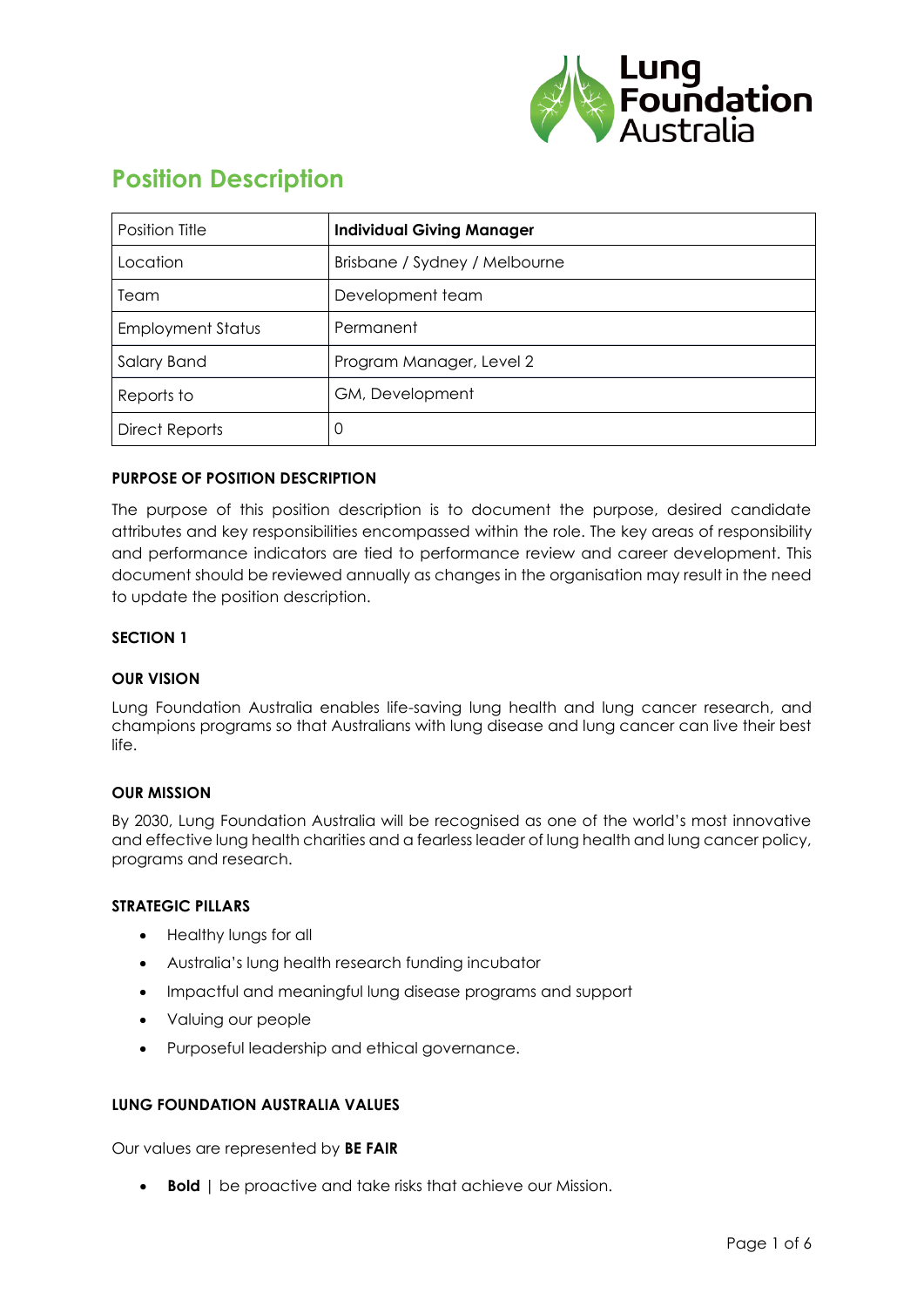

- **Entrepreneurial** | be focused on outcomes and strive to find new ways of working, remembering we are profit-for-purpose.
- **Fair** | be equitable and work in the interests of all our stakeholders, particularly patients and their carers.
- **Agile** | be responsive and proactive to create positive change.
- **Innovative** | be inventive and find new ways of doing things that achieve our Mission.
- **Respectful** | be honest and work hard every day in every way we are funded by the community they should expect nothing less.

#### **OUR TEAM**

Lung Foundation Australia is an award-winning profit for purpose organisation and national peak health and advisory body. Lung Foundation Australia aspires to be an Employer of Choice. Lung Foundation Australia is entering a period of accelerated growth consolidating three years of strong performance which saw the Foundation named Non-Government Organisation of the Year in 2020 and The Voice Projects Best Place to Work in 2020 and 2021. Before applying we encourage you to learn more about our Mission and impact by reading our Annual Impact Report <https://lungfoundation.com.au/about/annual-reports/>

We operate from three offices: Brisbane (Corporate Office), Sydney (fundraising) and Melbourne (research) with a national footprint established by our support and research programs. We are committed to work life balance and flexibility in the workplace.

As our impact grows with increased government and community funding so does our team and our army of volunteer supporters. Over the next three years, Lung Foundation Australia is anticipated to increase its headcount by 50%+ as new offices are opened, and new projects are commenced.

#### **SECTION 2**

#### **PURPOSE OF THIS ROLE**

The Individual Giving Manager is responsible for the development and execution of a comprehensive individual giving program to increase Lung Foundation Australia's individual giving portfolio and support. The individual giving portfolio currently includes cash gifts, direct marketing appeals, digital, regular giving and the organisations first Giving Day. The Individual Giving Manager will grow our supporter base and deepen our engagement with donors, bringing increased rigour to acquisition and retention strategies and increasing the donor pool and income.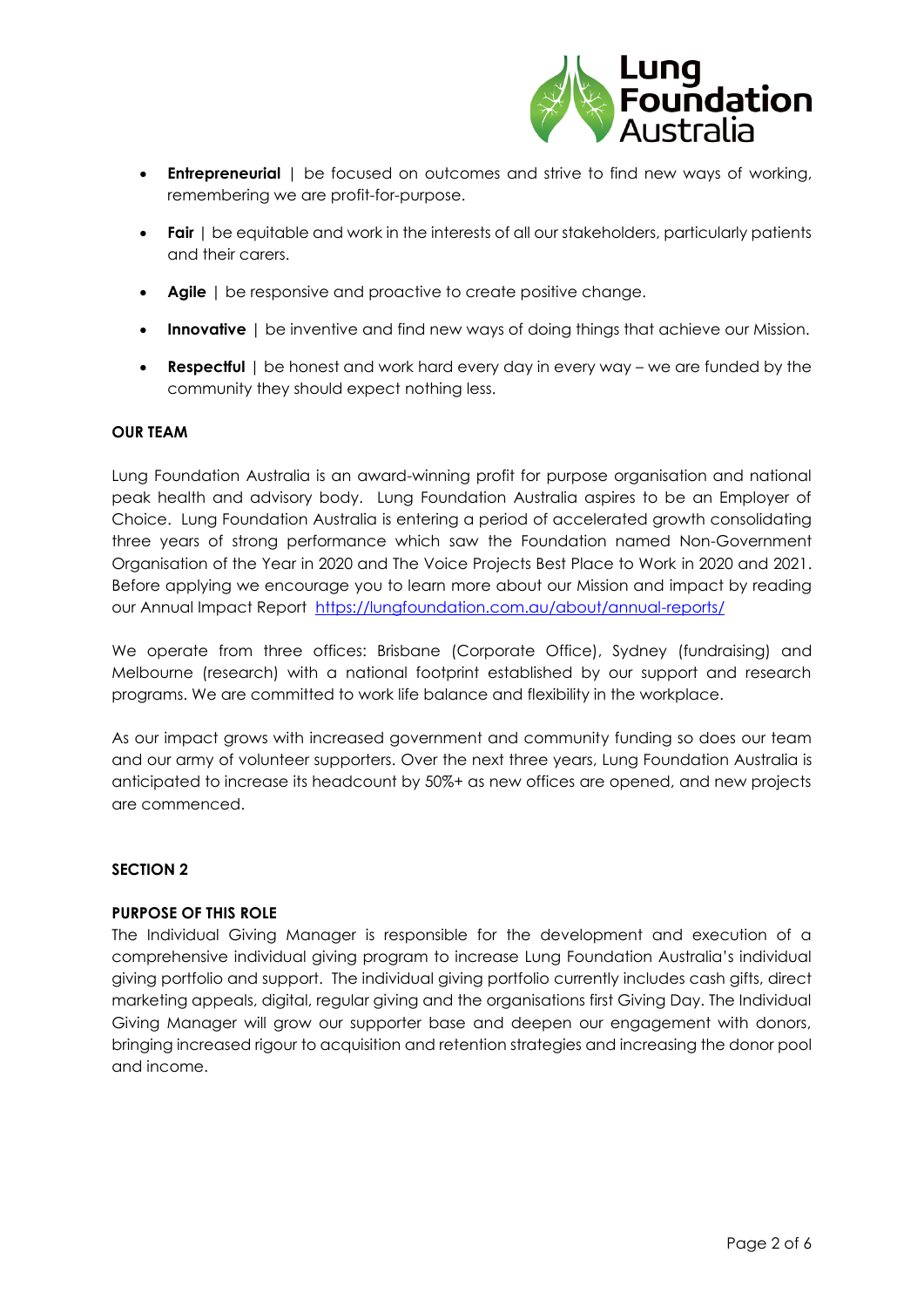

# **SKILLS, QUALIFICATIONS AND KEY ATTRIBUTES REQUIRED (KEY SELECTION CRITERIA)**

#### **Qualifications**

- A minimum of three years' experience managing individual giving programs with evidence of donor acquisition and retention.
- BA/BS preferred.

#### **Experience**

- Success in revenue and supporter growth through strategic fundraising activities.
- A proven track record and success in designing and managing multi-channel appeals to acquire new donors and retain existing donors.
- A demonstrated track record of meeting and exceeding income targets.
- Stakeholder and supplier management, ensuring each campaign is delivered to approved budgets, timelines and quality standards.
- Proven applied knowledge of analytics, data and databases for supporter acquisition, engagement and retention purposes.
- Demonstrated financial and analytical literacy and experience in managing expenditure budgets.
- Ability to manage multiple projects, perform under pressure and adhere to strict deadlines whilst maintaining a high level of attention to detail.

#### **Knowledge and Skills**

As the ideal candidate, your skills and attributes include:

- Highly developed written and verbal communication skills, with the ability to communicate effectively to a range of different audiences.
- Excellent interpersonal skills, with the ability to build relationships across a diverse range of stakeholders, internally and externally.
- Proven ability to work autonomously and cross-functionally across teams.
- Ability to effectively and efficiently manage multiple workplans and priorities simultaneously.
- Experienced use of Microsoft Office software, Sharepoint and strong capability with donor database software such as Salesforce.
- Ability to travel interstate to other office locations as required.

As part of your induction process you will be required to undertake the following:

- National Police Check
- Working with Vulnerable Persons Check

# **KEY AREAS OF RESPONSIBILITY AND PERFORMANCE INDICATORS**

The major areas of work, organised as key areas of responsibility and performance indicators, are outlined in this section.

| <b>Key Areas of</b>   | <b>Performance Outcomes</b>                           |
|-----------------------|-------------------------------------------------------|
| <b>Responsibility</b> |                                                       |
| Strategy, leadership  | Lead the development and implementation of individual |
| and program           | giving plans and budgets to grow donations income.    |
| development           |                                                       |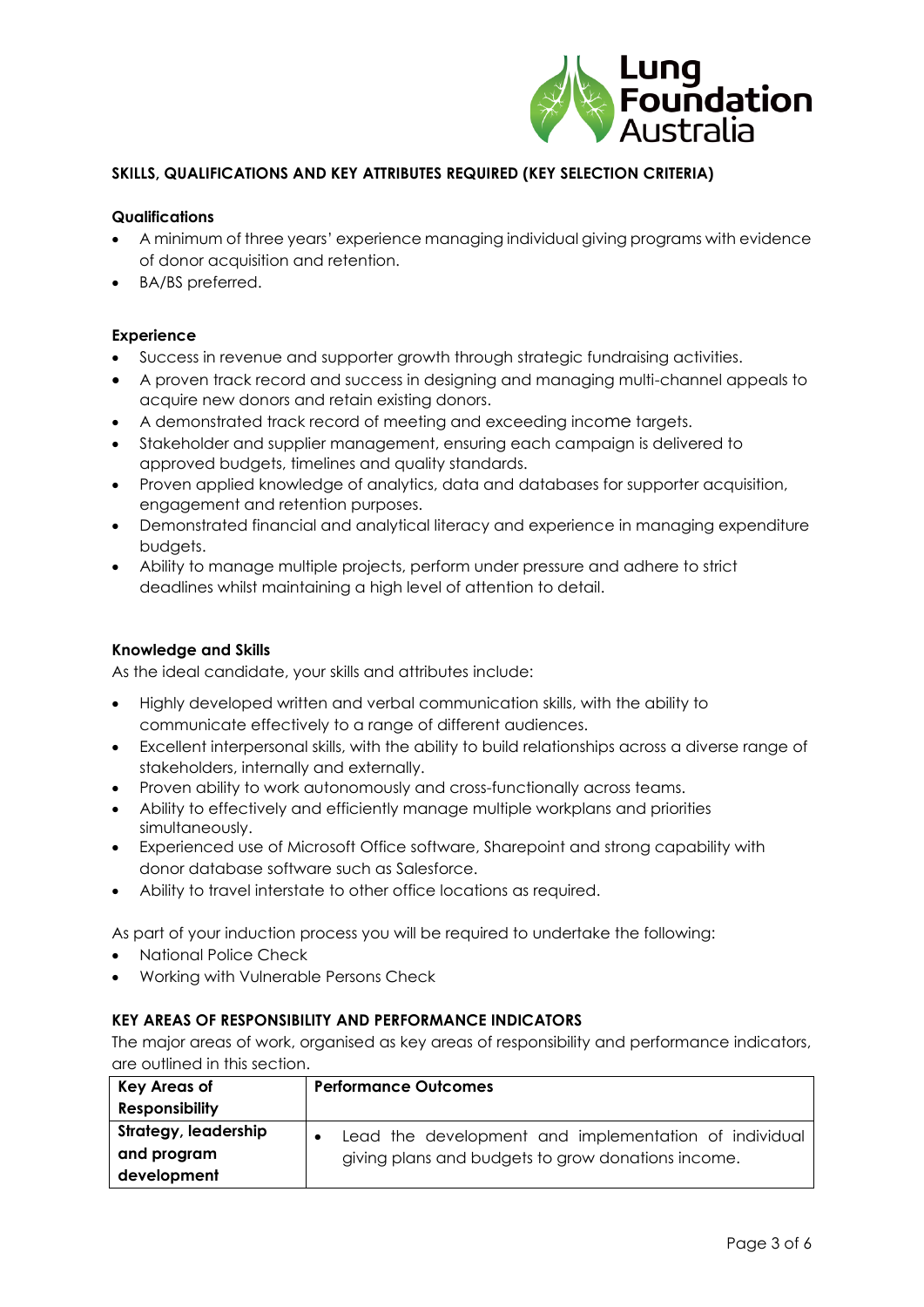

|                               | $\bullet$ | Prepare annual business plans, risk management plans and<br>budgets for the individual giving program.                                                                                                         |
|-------------------------------|-----------|----------------------------------------------------------------------------------------------------------------------------------------------------------------------------------------------------------------|
|                               | $\bullet$ | Identify and investigate opportunities to adopt new and<br>innovative programs to grow fundraising revenue.                                                                                                    |
|                               | ٠         | Collaborate with the Community Fundraising Coordinator and<br>Bequest and Major Gifts Officer to align and integrate plans<br>across all segments.                                                             |
| <b>Program Management</b>     | $\bullet$ | Work collaboratively with Marketing to develop and execute<br>marketing and communications plans relating to appeals,<br>regular giving and giving day and to optimise opportunity to<br>create donation asks. |
|                               | ٠         | Project manage campaigns end to end, ensuring issues are<br>flagged in a timely manner, deadlines are met, and post<br>campaign reviews are completed.                                                         |
|                               | $\bullet$ | Develop and own an ongoing journey for regular donors to<br>maximise retention and increase individual donations.                                                                                              |
|                               | ٠         | Proactively manage supplier and agency support including<br>design, mailhouse, digital etc.                                                                                                                    |
| <b>Donor Engagement</b>       | $\bullet$ | Manage donation enquiries.                                                                                                                                                                                     |
|                               | ٠         | Deliver exemplary donor care to donors up to and including<br>mid-level donors.                                                                                                                                |
|                               | ٠         | Work collaboratively with the Bequest and Major Gift Officer<br>to identify and support engagement of major donors and<br>bequestors.                                                                          |
|                               |           | Manage Lung Foundations donor stewardship campaigns<br>including the establishment of a donor newsletter program.                                                                                              |
|                               |           | Work across the LFA teams to seek opportunities to deepen<br>supporters' engagement.                                                                                                                           |
| <b>Reporting and Analysis</b> |           | Manage and monitor budgets, tracking income and expenses<br>and deliver reports to ensure strategic and operational<br>oversight is being provided.                                                            |
|                               |           | Ensure a data-driven approach is in place for decision making,<br>with emphasis on segmentation models, donor research and<br>data integrity.                                                                  |
|                               |           | Provide monthly reporting on all Individual Giving programs<br>and present key updates at management and team meetings<br>as required                                                                          |
|                               | ٠         | Ensure campaigns are executed on time, KPI's are achieved,<br>and campaigns are within budget.                                                                                                                 |
|                               | ٠         | Ensure Lung Foundation Australia's database is kept to date<br>with accurate information at all times.                                                                                                         |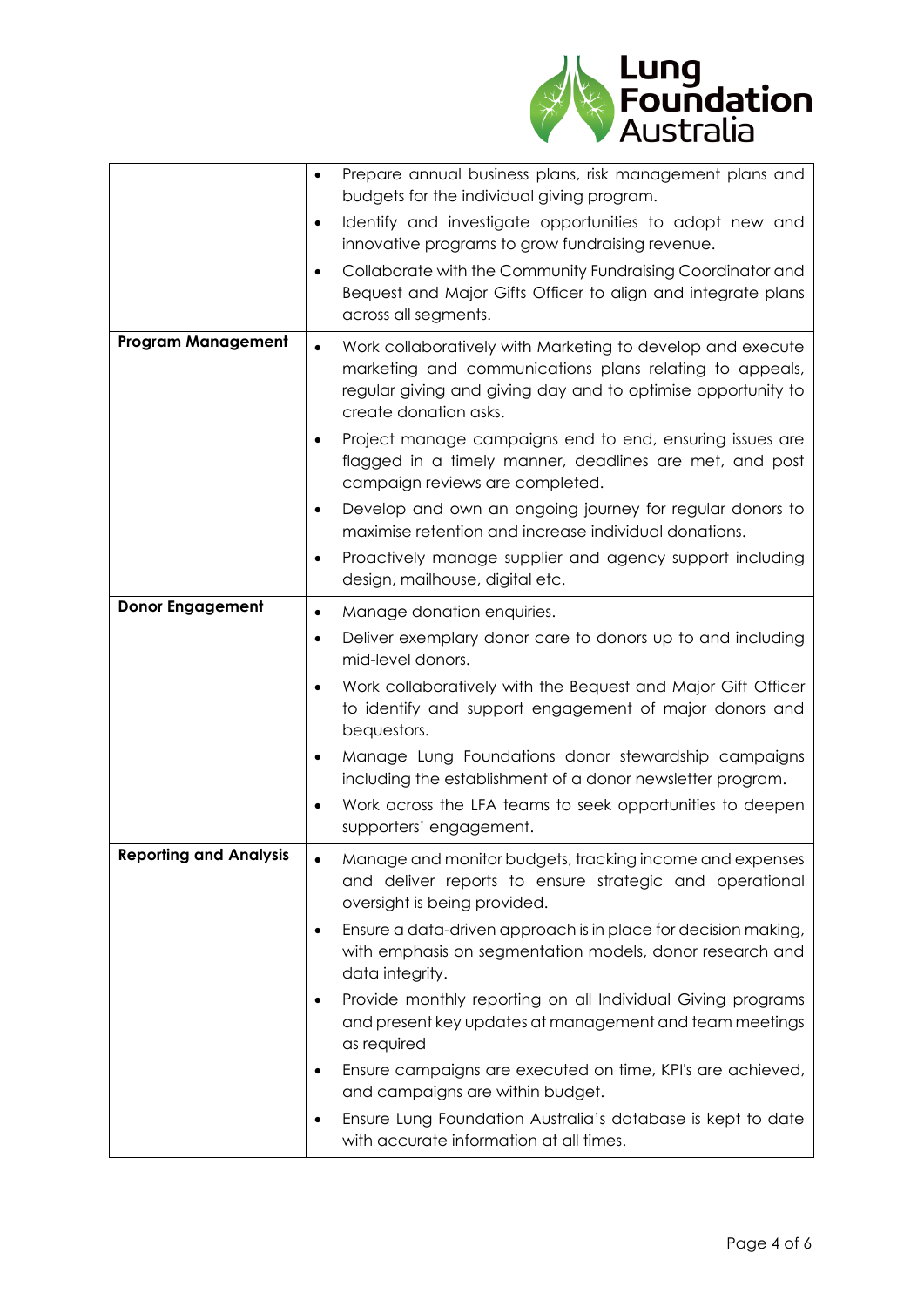

| <b>Team contribution and</b><br>effectiveness | Positive contribution to team environment through the<br>$\bullet$<br>demonstration of behaviours that reflect Lung Foundation<br>Australia values – BE FAIR. |
|-----------------------------------------------|---------------------------------------------------------------------------------------------------------------------------------------------------------------|
|                                               | Work in a consultative manner with the senior leadership team<br>and in collaboration with broader team to achieve goals.                                     |
|                                               | Work synergistically within and across teams of Lung<br>$\bullet$<br>Foundation Australia.                                                                    |
|                                               | Regular cross-organisation communication of<br>program<br>٠<br>activity.                                                                                      |
|                                               | Participation in Lung Foundation Australia events<br>and<br>$\bullet$<br>meetings as required.                                                                |
|                                               | Compliance with Lung Foundation Australia values, policies,<br>$\bullet$<br>procedures and statutory obligations.                                             |
| <b>Workplace Health &amp;</b><br>Safety (WHS) | Compliance with legislative and Lung Foundation Australia<br>$\bullet$<br>WHS Policy.                                                                         |
|                                               | Ensure a safe working environment for self and others,<br>$\bullet$<br>including when working from home.                                                      |

# **SECTION 3** *REPORTING RELATIONSHIPS*

This is one of several positions reporting to the General Manager, Development.

# *EXTERNAL RELATIONSHIPS*

This position works with a variety of internal and external stakeholders to deliver projects and activities.

# **Additional Notes**

- Flexible work life balance opportunities and processes including working from home and flexible rostering applies, in consultation with your Manager.
- LFA has paid parenting leave including superannuation (16 weeks) in addition to government support.
- Generous leave provisions including 4 weeks of annual leave, 2 weeks of personal/carer's leave, 4 mental health days (one per quarter), 10 days domestic violence leave and 10 days COVID leave.
- You may retain all frequent flyer points to be used at your discretion.
- Generous professional development allowance per annum.
- An Employee Assistance Program (EAP) is funded by the employer for business and private access.